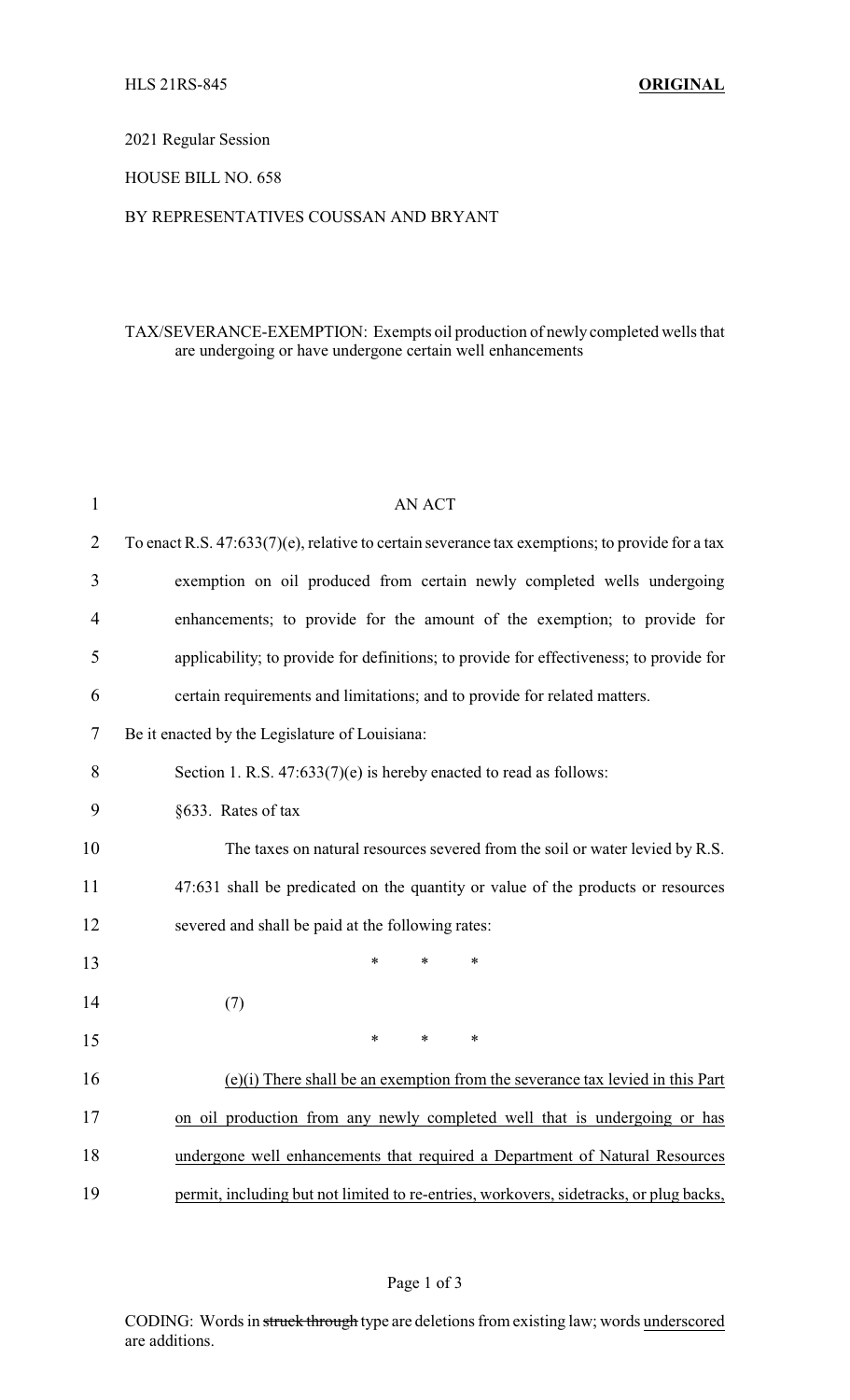| $\mathbf{1}$ | when production commences on or after January 1, 2022, and on or before December              |  |  |
|--------------|-----------------------------------------------------------------------------------------------|--|--|
| 2            | 31, 2024.                                                                                     |  |  |
| 3            | The exemption for a newly completed well that is undergoing or has<br>(ii)                    |  |  |
| 4            | undergone well enhancements shall be for the first five thousand barrels produced             |  |  |
| 5            | following the completion of the enhancement.                                                  |  |  |
| 6            | There shall be no more than one exemption authorized pursuant to this<br>(iii)                |  |  |
| 7            | Subparagraph for any wellhead.                                                                |  |  |
| 8            | (iv) No later than March 1, 2024, the Department of Revenue shall report the                  |  |  |
| 9            | number and cost of exemptions claimed pursuant to this Subparagraph to the House              |  |  |
| 10           | Committee on Ways and Means and the Senate Committee on Revenue and Fiscal                    |  |  |
| 11           | Affairs.                                                                                      |  |  |
| 12           | (v) An operator that has been found to be in violation of Statewide Order 29-                 |  |  |
| 13           | B, Subpart 1 of Part XIX of Title 43 of the Louisiana Administrative Code, shall not          |  |  |
| 14           | be eligible for the exemption authorized pursuant to this Subparagraph if the office          |  |  |
| 15           | of conservation is authorized to withhold a permit application from the operator              |  |  |
| 16           | pursuant to R.S. 30:94.                                                                       |  |  |
| 17           | (vi) Interest on a refund of severance tax to an operator whose well qualifies                |  |  |
| 18           | for the exemption provided in this Subparagraph shall be paid in accordance with              |  |  |
| 19           | R.S. $47:1624(A)(2)$ .                                                                        |  |  |
| 20           | $\ast$<br>$\ast$<br>*                                                                         |  |  |
| 21           | Section 2. This Act shall become effective upon signature by the governor or, if not          |  |  |
| 22           | signed by the governor, upon expiration of the time for bills to become law without signature |  |  |
| 23           | by the governor, as provided by Article III, Section 18 of the Constitution of Louisiana. If  |  |  |
| 24           | vetoed by the governor and subsequently approved by the legislature, this Act shall become    |  |  |
| 25           | effective on the day following such approval.                                                 |  |  |